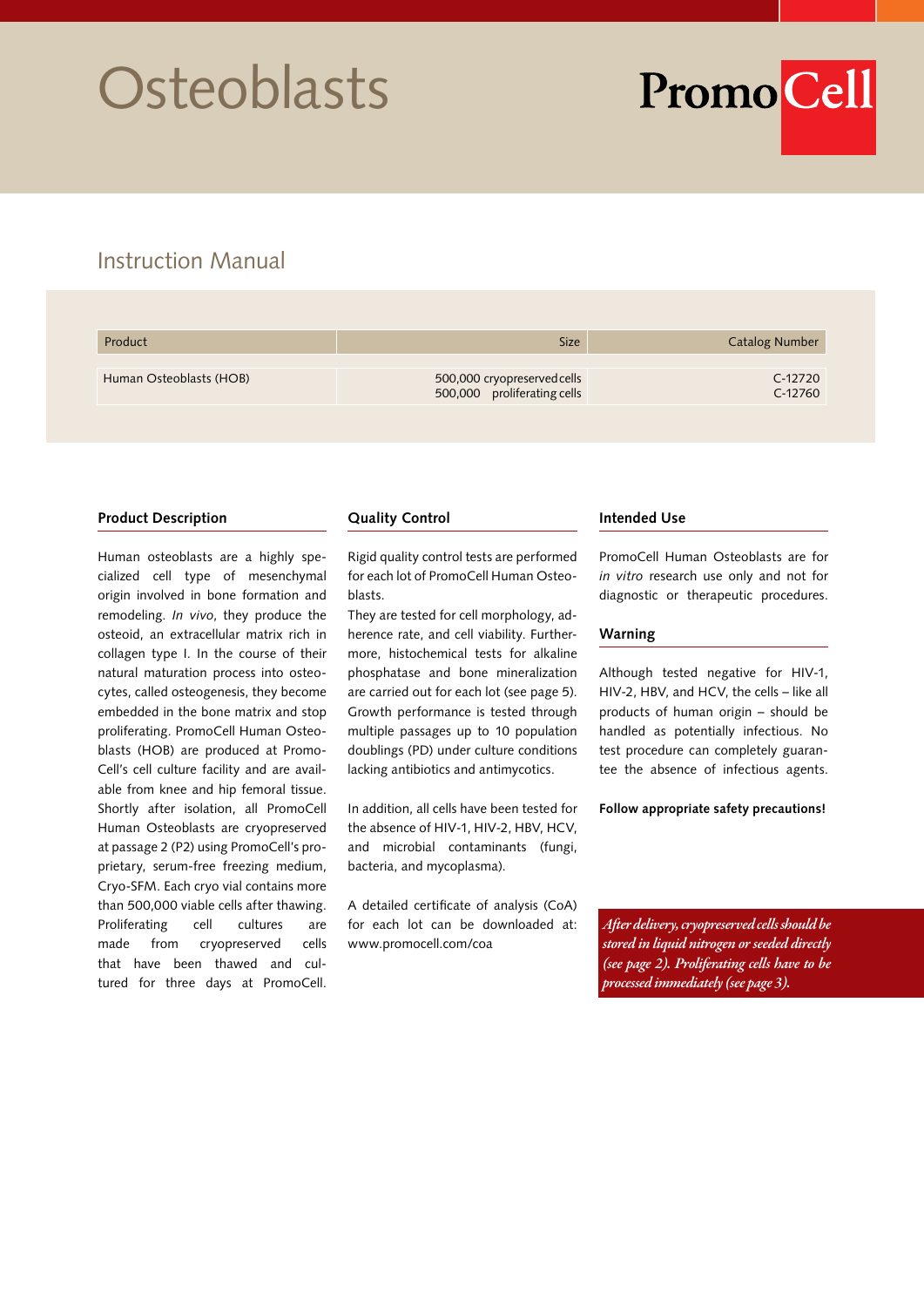## *Start immediately after delivery.*

## **Protocol for Cryopreserved Cells**

**Straight after arrival, store the cryopreserved cells in liquid nitrogen, or seed them immediately. Note:** Storage at -80°C is not sufficient for cell preservation and causes irreversible cell damage.

#### **1. Prepare the medium**

Calculate the needed culture surface area according to the plating density (see page 5) and the lot-specific cell numbers stated on the certificate of analysis. Fill the appropriate volume of PromoCell Growth Medium (at least 9 ml per vial of cells) in cell culture vessels. Place the vessels in an incubator (37 $^{\circ}$ C, 5% CO<sub>2</sub>) for 30 minutes.

## **2. Thaw the cells**

Remove the cryovial from the liquid nitrogen container and immediately place it on dry ice – even for short transportation. Under a laminar flow bench, briefly twist the cap a quarter turn to relieve pressure, then retighten. Immerse the vial into a water bath (37°C) just up to the screw cap for 2 minutes. Ensure that no water enters the thread of the screw cap.

## **3. Disinfect the vial and seed the cells**

Thoroughly rinse the cryovial with 70% ethanol under a laminar flow bench. Then, aspirate the excess ethanol from the thread area of the screw cap. Open the vial and transfer the cells to a cell culture vessel containing the prewarmed medium from step 1.

#### **4. Incubate the cells**

Place the vessel in an incubator (37 $^{\circ}$ C, 5% CO<sub>2</sub>) for cell attachment. Replace the medium after 16-24 hours and every two to three days thereafter. The cells should be subcultured, according to the subcultivation protocol (see page 4), once they have reached 70-90% confluency.







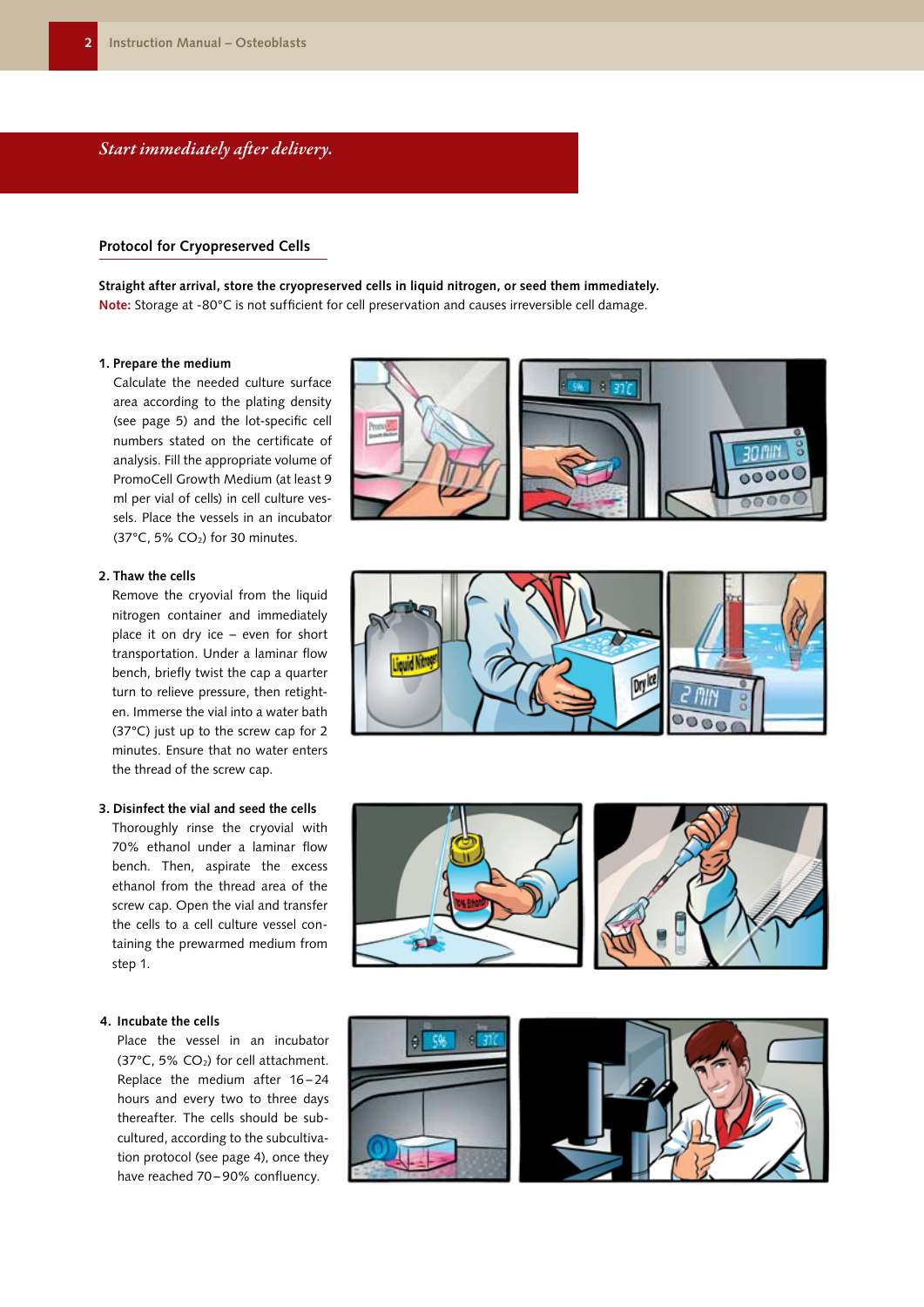*Start immediately after delivery. Use aseptic techniques and a laminar flow bench.*

## **Protocol for Proliferating Cells**

## **1. Incubate the cells**

Unpack the culture vessel, do not open the lid, and immediately place it in an incubator (37 $^{\circ}$ C, 5% CO<sub>2</sub>) for 3 hours to allow the cells to recover from the transportation.



**2. Replace the transport medium**

Carefully open the vessel, rinse the inner side of the lid with 70% ethanol, and let air dry. Aspirate the transport medium from the vessel. Add 10 ml of the appropriate PromoCell Cell Growth Medium.





#### **3. Check and incubate the cells**

Check the cell density. Open the lid half a turn and place the vessel in an incubator (37 $^{\circ}$ C, 5% CO<sub>2</sub>). Change the medium every two to three days. The cells should be subcultured, according to the subcultivation protocol (see page 4), once they have reached >70% confluency.



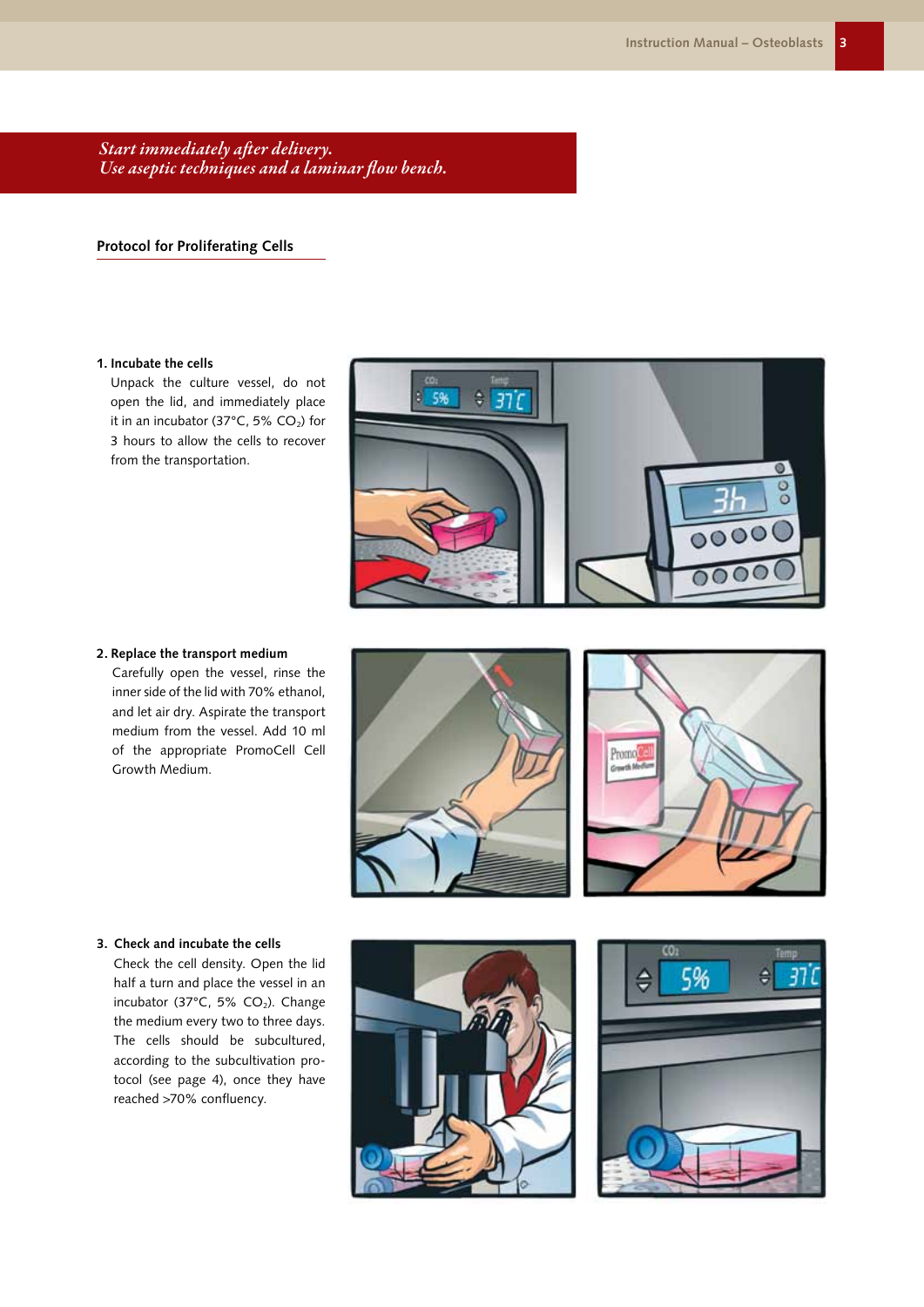*Use aseptic techniques and a laminar flow bench.*

## **Subcultivation Protocol**

## **1. Prepare the reagents and wash the cells**

Place the PromoCell DetachKit at room temperature for at least 30 minutes to adjust the temperature of the reagents. Carefully aspirate the medium from the culture vessel. Add 100 µl Hepes BSS Solution per cm<sup>2</sup> of vessel surface to wash the cells and agitate the vessel carefully for 15 seconds.





## **2. Detach the cells**

Carefully aspirate the Hepes BSS from the culture vessel. Add 100 µl Trypsin/ EDTA Solution per cm<sup>2</sup> of vessel surface. Note: We recommend detaching the cells at room temperature. Close the vessel and examine the cells under a microscope. When the cells start to detach, gently tap the side of the vessel to loosen the remaining cells.

## **3. Neutralize the trypsin and harvest the cells**

Add 100 µl Trypsin Neutralization Solution per cm<sup>2</sup> of vessel surface and gently agitate. Carefully aspirate the cell suspension and transfer it to a centrifugation tube. Spin down the cells for 3 minutes at 220 x g.

#### **4. Incubate the cells**

Discard the supernatant (step 1), add 1 ml of the appropriate PromoCell Cell Growth Medium (step 2), and resuspend the cells by carefully pipetting up and down. Plate the cells according to the recommended seeding density in new cell culture vessels containing PromoCell Cell Growth Medium prewarmed to 37°C. Place the vessels in an incubator (37°C, 5%  $CO<sub>2</sub>$ ) and change the media every two to three days.





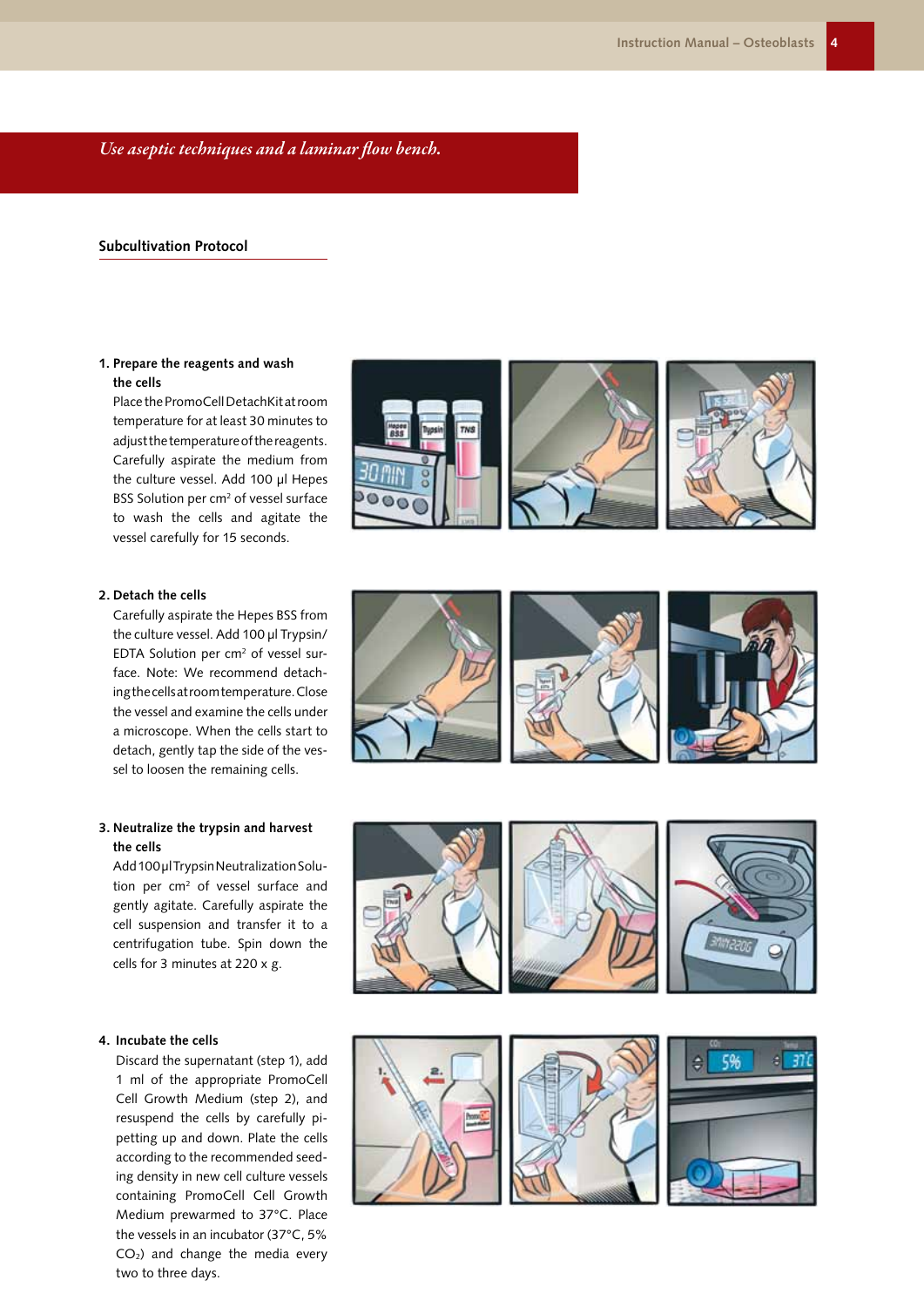## **Specifications**

| Product                 | Recommended<br>Culture Media* | <b>Plating Density</b>                         | Passage after<br>Thawing | Marker                                                     | Population<br><b>Doublings</b> |
|-------------------------|-------------------------------|------------------------------------------------|--------------------------|------------------------------------------------------------|--------------------------------|
| Human Osteoblasts (HOB) | C-27001<br>$C-27020$          | $10,000 - 20,000$<br>cells per cm <sup>2</sup> | <b>P2</b>                | Alkaline phosphatase <sup>+</sup><br>Mineralization tested | > 10                           |

## **Related Products**

| Product                                                   | <b>Size</b>                                   | <b>Catalog Number</b>                            |
|-----------------------------------------------------------|-----------------------------------------------|--------------------------------------------------|
|                                                           |                                               |                                                  |
| Osteoblast Growth Medium<br>(Ready-to-use)                | 500 ml                                        | $C-27001$                                        |
| Osteoblast Basal Medium                                   | 500 ml                                        | C-27010                                          |
| Osteoblast Basal Medium,<br>phenol red-free               | 500 ml                                        | $C-27015$                                        |
| <b>Osteoblast Growth Medium</b><br>SupplementMix          | for 500 ml                                    | $C-39615$                                        |
| <b>Osteoblast Mineralization Medium</b><br>(Ready-to-use) | 100 ml                                        | $C-27020$                                        |
| <b>DetachKit</b>                                          | 30 ml<br>125 ml<br>250 ml                     | $C-41200$<br>$C-41210$<br>$C-41220$              |
| Cryo-SFM                                                  | $30$ ml<br>125 ml                             | $C-29910$<br>C-29912                             |
| <b>HOB Pellet</b>                                         | 1 million cells per pellet                    | C-14071                                          |
| BMP-2, human, recombinant (HEK)                           | $10 \mu g$                                    | $C-67309$                                        |
| sRANKL, human, recombinant (E. coli)                      | $10 \mu g$                                    | $C-63200$                                        |
| Vitamin D ELISA Kit, human                                | $10 \mu g$                                    | <b>PK-EL-K2109</b>                               |
| TGF-beta 1 ELISA Kit, human                               | 96 tests                                      | PK-EL-63506                                      |
| Rabbit Anti-Human Osteopontin/SPP-1<br>(pAB)              | 100 µg                                        | PK-AB718-7443                                    |
| PromoFectin cell transfection reagent                     | $0.1$ ml<br>$0.5$ ml<br>1 <sub>m</sub>        | PK-CT-2000-10<br>PK-CT-2000-50<br>PK-CT-2000-100 |
| MATra - magnet-assisted cell transfection                 | <b>Magnet Plate</b><br>50 µl MATra-si Reagent | PK-CT-2011-000<br>PK-CT-2021-005                 |